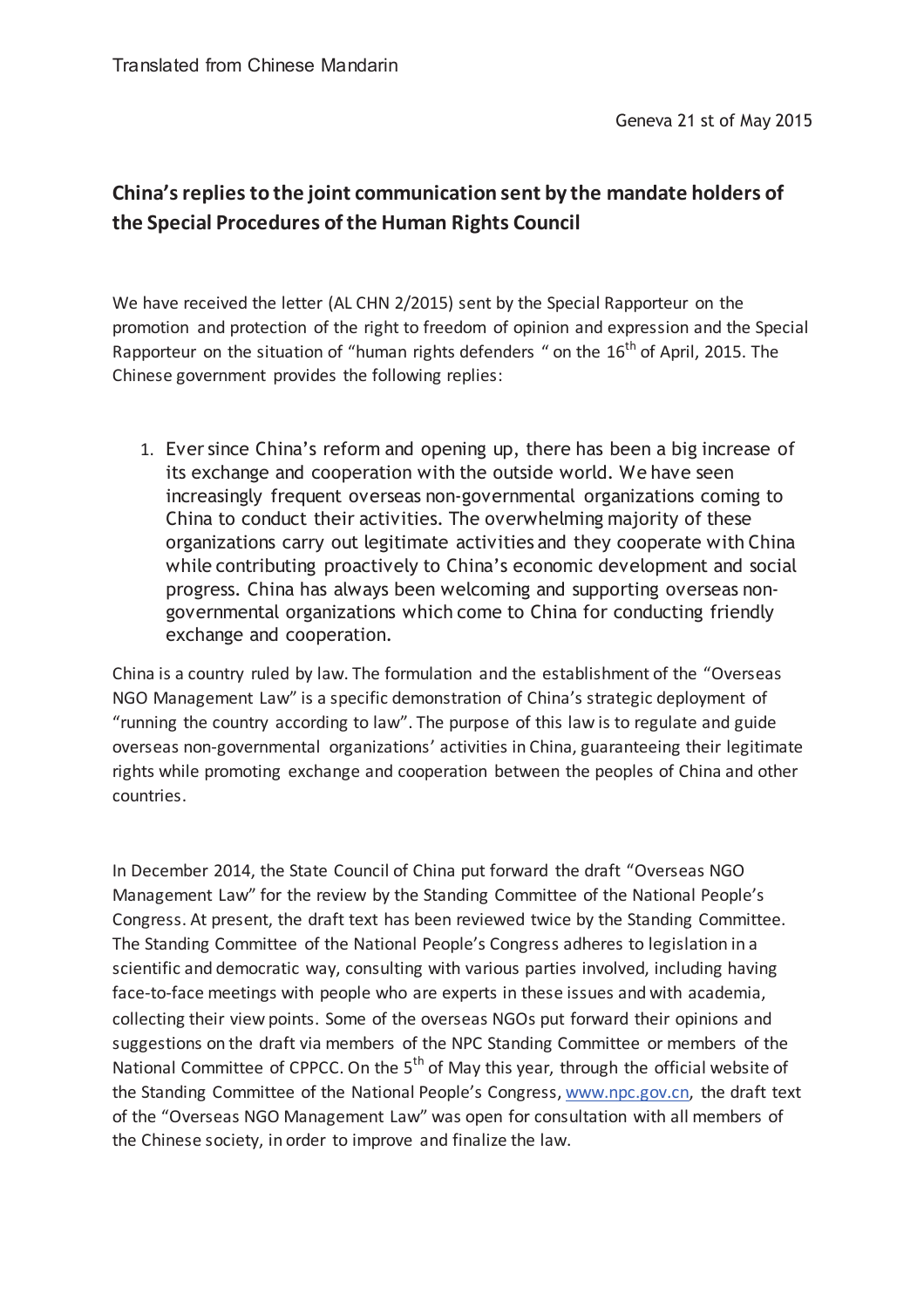## Translated from Chinese Mandarin

2. The "Overseas NGO Management Law (draft)" stipulates clearly that the overseas non-governmental organizations enjoy legal protection when they carry out activities in accordance with the law of the country; that recognition and appreciation are accorded to those overseas NGOs which make outstanding contributions to Chinese society by doing public good; and that governments at the different levels should facilitate overseas NGOs in their work within China in accordance with the law of the country. The draft law also stipulates that, to carry out activities in China, overseas NGOs should get approval from the relevant authorities and should go through a registration procedure – it is the same management methods we use for our domestic social organizations.

According to the draft law, the organs for managing overseas NGOs' registration and control are our public security offices. This is a practice that is taken from positive experience abroad and stems from China's particular country situation. In China, it is the public security offices which are in charge of various work concerning foreigners' activities in the country, providing services, control, registration of their nationality, their entry and exit at border control. The public security offices also work to prevent, stop and investigate on any possible law infringement and crime. They are, therefore, adequately experienced in providing such social services and management. In view of the fact that there are a large numbers of overseas NGOs in China whose activities cover wide areas, the public security offices are the appropriate institutions to manage registration of all the overseas NGOs in China. These offices have advantages in their functions to provide efficient and rapid services for overseas NGOs in China, protecting these organizations and their staff against any possible violation of their legitimate rights in China.

China's Constitution lays down that China protects legitimate rights and interests of foreigners within its territory. Foreigners in China must act according to Chinese law. "Overseas NGOs Management Law (draft)", while protecting legitimate rights of overseas non-governmental organizations, at the same time stipulates clearly that overseas nongovernmental organization must not carry out any activities that might undermine the unity of the country, or prove harmful to national security and ethnic solidarity. They must not harm China's national interests, social public interests and the legitimate rights of other organizations and citizens. These are the necessary requirements for a society ruled by law and these requirements are consistent with relevant provisions contained in various international human rights treaties.

**(803 words)**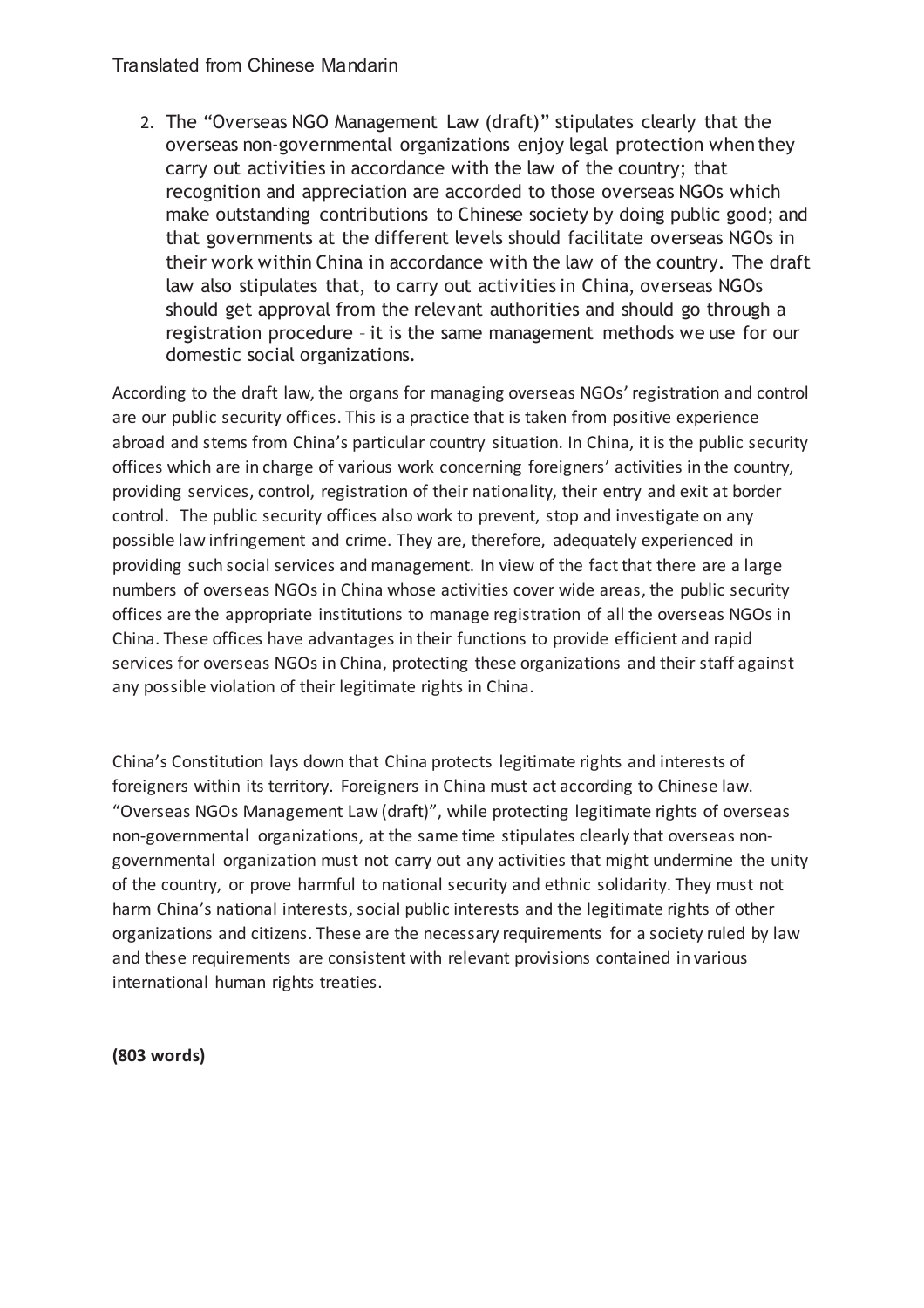

## 中华人民共和国常驻联合国日内瓦办事处和瑞士其他国际组织代表团 PERMANENT MISSION OF THE PEOPLE'S REPUBLIC OF CHINA

11 Chemin de Surville, 1213 Petit-Lancy Tel: +41 (0)22 879 56 78 Fax: +41 (0) 22 793 70 14 Email: chinamission\_gva@mfa.gov.cn Website: www.china-un.ch

No. GJ/41/2015

The Permanent Mission of the People's Republic of China to the United Nations Office at Geneva and other International Organizations in Switzerland presents its compliments to the Office of the High Commissioner for Human Rights and with reference to the latter's communication  $\blacksquare$  AL CHN 2/2015  $\blacksquare$  dated 16 April 2015, has the honour to transmit herewith the attached reply by the Chinese Government.

The Permanent Mission of the People's Republic of China to the United Nations Office at Geneva and other International Organizations in Switzerland avails itself of this opportunity to renew to the Office of the High Commissioner for Human Rights the assurances of its highest consideration.



Office of the High Commissioner for Human Rights **GENEVA**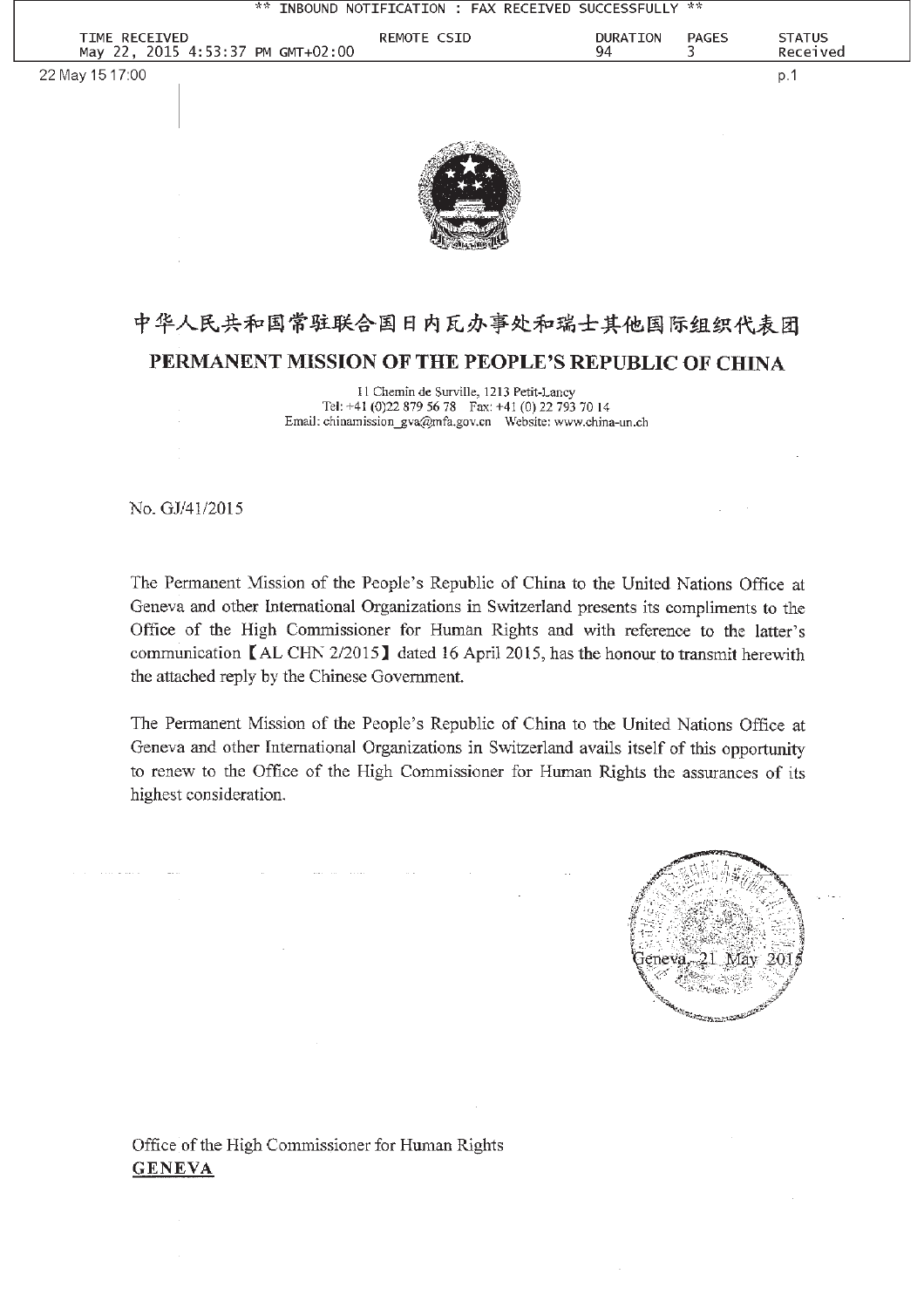共2页

 $p.2$ 

## 中国对人权理事会有关特别机制 联合来文的答复材料

联合国人权理事会言论自由问题特别报告员、和平集会 与结社自由问题特别报告员和"人权卫士"问题特别报告员 2015年4月16日函[AL CHN 2/2015]收悉。中国政府对来函 答复如下:

一、改革开放以来,中国对外交往与合作增多,境外非 政府组织来华开展活动日趋频繁。绝大多数组织从事正当交 往与合作,为促进中国人民与世界各国人民之间的友好交 流、推动中国经济发展和社会进步作出了积极贡献。中方一 贯欢迎和支持境外非政府组织来华开展友好交流与合作。

中国是法治国家,制定出台《境外非政府组织管理法》 是中国贯彻落实"依法治国"战略部署的具体体现,其目的 是规范和引导境外非政府组织在中国开展活动、保障其合法 权益,促进中外民间交流与合作。 

2014年12月,中国国务院将《境外非政府组织管理法 (草案)》提请全国人大常委会审议。目前,草案已经全国人 大常委会两次审议。全国人大常委会坚持科学立法、民主立 法,认真听取各方面意见,包括与专家学者进行座谈交流, 当面听取意见。有的非政府组织通过全国人大常委会委员、 全国人大代表和政协委员就草案内容提出意见、建议。今年 5月5日,全国人大常委会通过中国人大网向全社会公开征

 $\mathbf{1}$